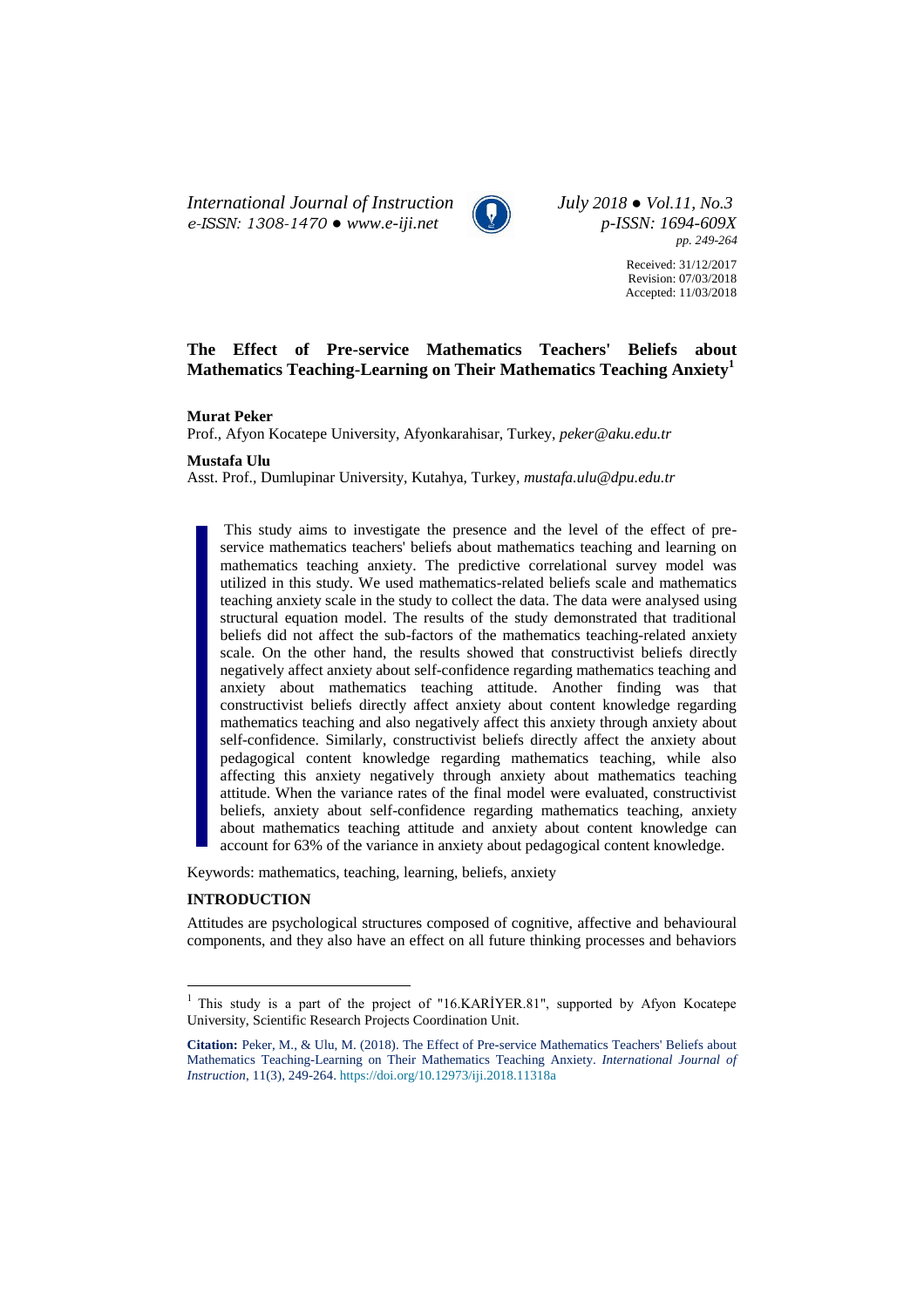of the individual in one way or another. In most cases, the attitude of an individual is based on the individual's positive or negative attitudes toward an object (Maio & Haddock, 2015). Maio and Haddock (2015) reported that cognitive, affective and behavioral components affect attitudes (See Figure 1). Instructional designers also accept that three main components that form attitudes are cognitive, affective and behavioral components (Akinsola & Olowojaiye, 2008). The cognitive component of attitudes represents beliefs, thoughts, and qualities we assign to an object. Affective component of the attitudes depends on the emotions or feelings that are related to an attitude object. The behavioral component of the attitudes represents past behaviors or experiences related to an attitude object (Maio & Haddock, 2015). Thus, while cognitive schemes such as beliefs, views, perceptions or knowledge are included in the cognitive components, fear, anxiety or self-efficacy perception are included in the effective components. Thus, mathematical beliefs can be considered as a cognitive component, while fear or math, math anxiety or math self-efficacy perception can be considered as affective components. All past experiences are included in the behavioral components. In this context, beliefs of teachers/pre-service teachers on math teaching and learning, and their anxiety toward math teaching can be considered as a subcomponent of attitudes toward math teaching.



Figure 1

The Multicomponent Model of Attitude (Maio & Haddock, 2015)

Math-related beliefs are described as decisions shaped by the individual's ideas and experiences on the nature of math, math teaching and math learning (Raymond, 1997), and teachers' and pre-service teachers' beliefs on the nature of math, math teaching and math learning filter their ideas acquired from their experiences and shape their teaching (Kayan, Haser, & Işıksal-Bostan, 2013). Many studies claim that teachers' beliefs on math dominate in-class teaching and learning activities (Stipek, Givvin, Salmon, & MacGyvers, 2001; Fang, 1996; Thompson, 1992, Pajares,1992; Kayan, Haser, & Işıksal Bostan, 2013). Initially, there were three belief models on the nature of math, math teaching and math learning, which accept beliefs as a phenomenon generated as a result of experiences, and beliefs on math were studied in three developmental stages (Ernest, 1989; Thompson, 1991; Lindgren, 1996). The first one of these stages comprises beliefs in which the teacher is at the center, the student is passive, and math is regarded as a stationary system. The second stage comprises teacher-centered beliefs in which the students are active, and the importance of causes and relationships in math are considered important. The third stage comprises student-centered beliefs in which the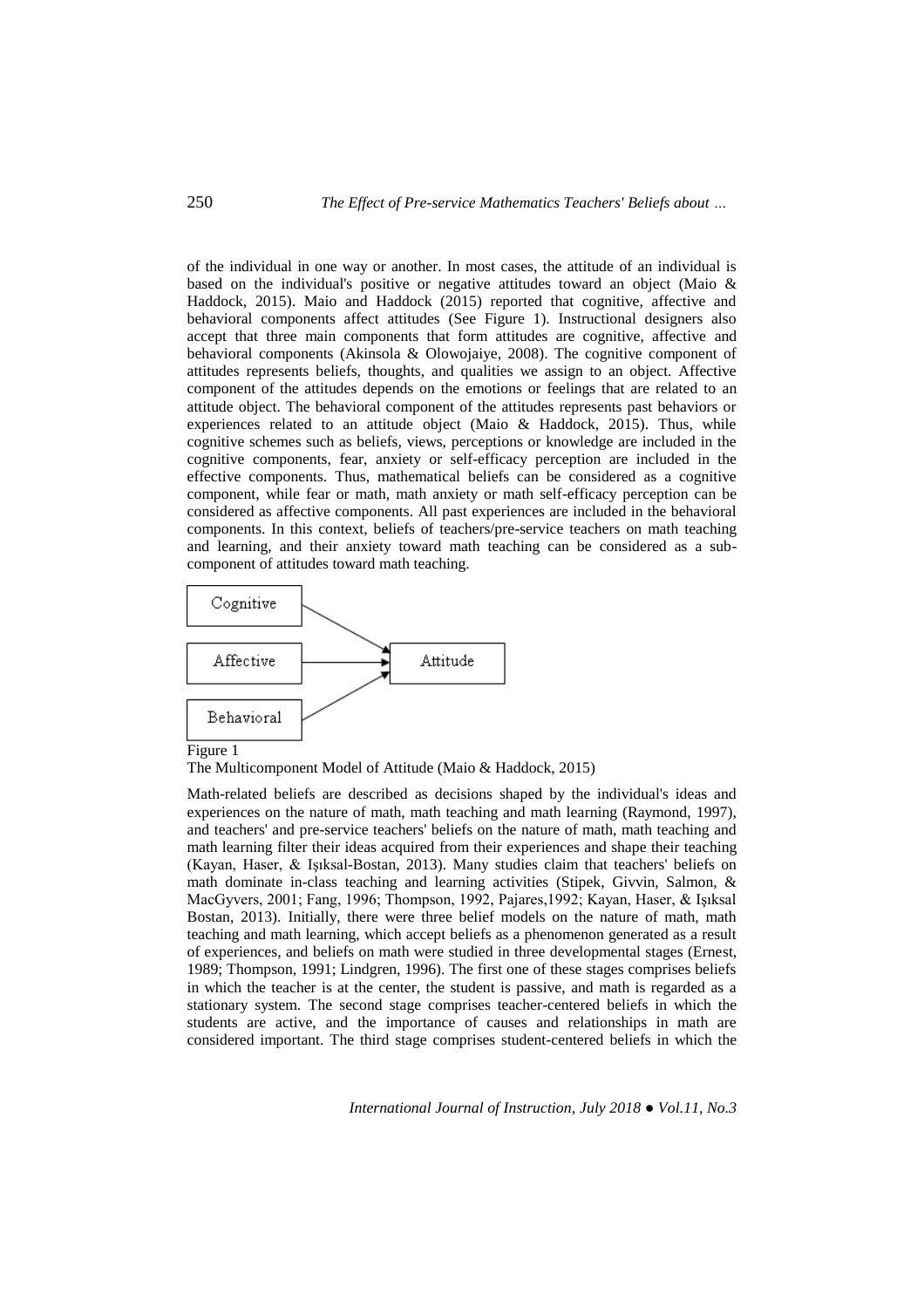teacher has a guiding position, and math is considered as a dynamic, ever-expanding system of correlations. However, when the studies conducted in later years are analyzed, teachers' beliefs are divided into two, which are traditional beliefs where the teacher puts him/herself at the center and constructivist beliefs where the student is at the center (Howard, Perry & Lindsay, 1997; Oğuz, 2011; Şahin & Yılmaz, 2011; Kayan, Haser & Işıksal-Bostan, 2013; Aypay, 2014). Howard, Perry, and Lindsay (1997) described teachers' beliefs on the nature of math and math teaching and learning as "traditional" and "constructivist", and stated that these beliefs have an influence on their math teaching. While Swan (2006) describes math teachers as the ones who practice traditionally as the transfer of mathematical rules and evidences, immediately followed by intense exercises to ensure fluency, constructivist math teachers are described as the ones who make students active and ensure that students reach mathematical rules and evidence on their own, and allow for the students to come up with solutions suitable for themselves while solving the problems on the course subject. Of these two beliefs, constructivist beliefs have a more positive influence on the teaching-oriented affective development of pre-service teachers than the traditional beliefs (Green & Zimmerman, 2000; Hart, 2002; McCombs, 2001).

One of the anxiety types included in the cognitive components that affect attitudes is the math teaching anxiety. While teaching anxiety is defined as the anxiety related to the teaching process involving the preparation and practice of in-class activities (Gardner & Leak, 1994), math teaching anxiety is defined as the tension and anxiety the teachers/pre-service teachers experience while teaching mathematical concepts, theorems, formula or problem solving (Peker, 2006). Teaching anxiety includes three different components, which are anxiety about being evaluated, anxiety about maintaining discipline, and anxiety about being able to teach effectively (Parsons, 1973). On the other hand, math teaching anxiety includes four different components, which are anxiety about content knowledge, anxiety about self-confidence, anxiety about the attitude toward math teaching and anxiety about pedagogical content knowledge (Peker, 2006). There are studies in the literature on the correlation between pre-service teachers' math teaching anxiety and their perception of self-efficacy (Ural, 2015), beliefs on self-efficacy (Peker, 2015; 2016a), beliefs regarding math (Ertekin, 2010), beliefs regarding epistemology (Ertekin, Dilmaç, Yazıcı, & Peker, 2010), and correlation between pre-service primary school teachers' math teaching anxiety and their beliefs regarding math teaching and learning (Başpınar & Peker, 2016). However, there have been studies on different practices that can have potential effects on math teaching anxiety, and traditional methods seem not to be effective (Peker, 2009a; 2009b).

Some studies from different disciplines have measured the correlation between the cognitive and affective components of attitudes (Ostrom, 1969). Affective responses affect the attitudes in a number of ways (Maio & Haddock, 2015). Also, some other have investigated the correlation between beliefs regarding math, which belongs to cognitive and affective components, and math anxiety (Uusimaki & Nason, 2004; Walsh, 2008; Hacıömeroğlu, 2013), and the correlation between beliefs regarding math and math teaching anxiety (Ertekin, Dilmaç, Yazıcı & Peker, 2010; Peker, 2016b; Başpınar & Peker, 2016). However, there is a limited number of studies on the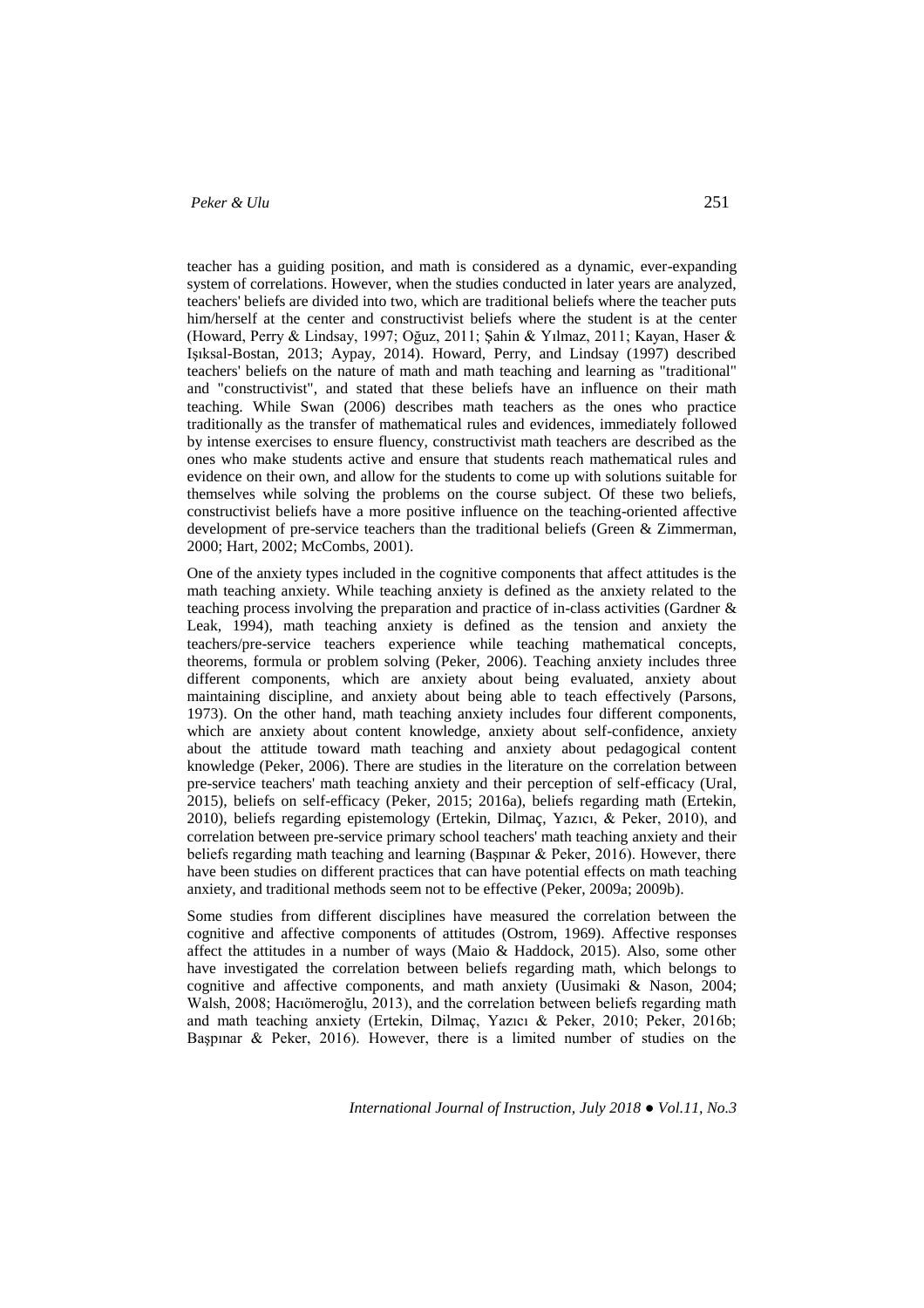correlation between the components of pre-service teachers' beliefs on math teaching and learning and the components of math teaching anxiety (Peker, 2016b; Başpınar & Peker, 2016). In their study on pre-service primary school teachers, Başpınar and Peker (2016) found no significant correlation between traditional beliefs, which is a component of beliefs on math teaching and learning, and anxiety about content knowledge, anxiety about self-confidence, anxiety about attitude toward math teaching and anxiety about pedagogical content knowledge, which are the components of math teaching anxiety. In the same study, they found a moderate level, negative and significant correlation between the constructivist beliefs, which is one of the components of beliefs regarding math teaching and learning, and anxiety about content knowledge, attitude toward math teaching and pedagogical content knowledge, which are the components of math teaching anxiety; and a low level, negative and significant correlation between the constructivist beliefs and anxiety about self-confidence. A similar study was performed on math teachers by Peker (2016b).

Due to a number of correlational studies on beliefs and teaching anxiety of pre-service math teachers, no study has investigated the direction of these variables through a structural equation model so far. In this study, the effect of the components of the beliefs on math teaching and learning on the components of math teaching anxiety was investigated for filling this gap in the literature. The outline generated for this study is given in Figure 2.



Figure 2 The first structural equation model that was tested

In this context, the following hypotheses were set within the scope of the research.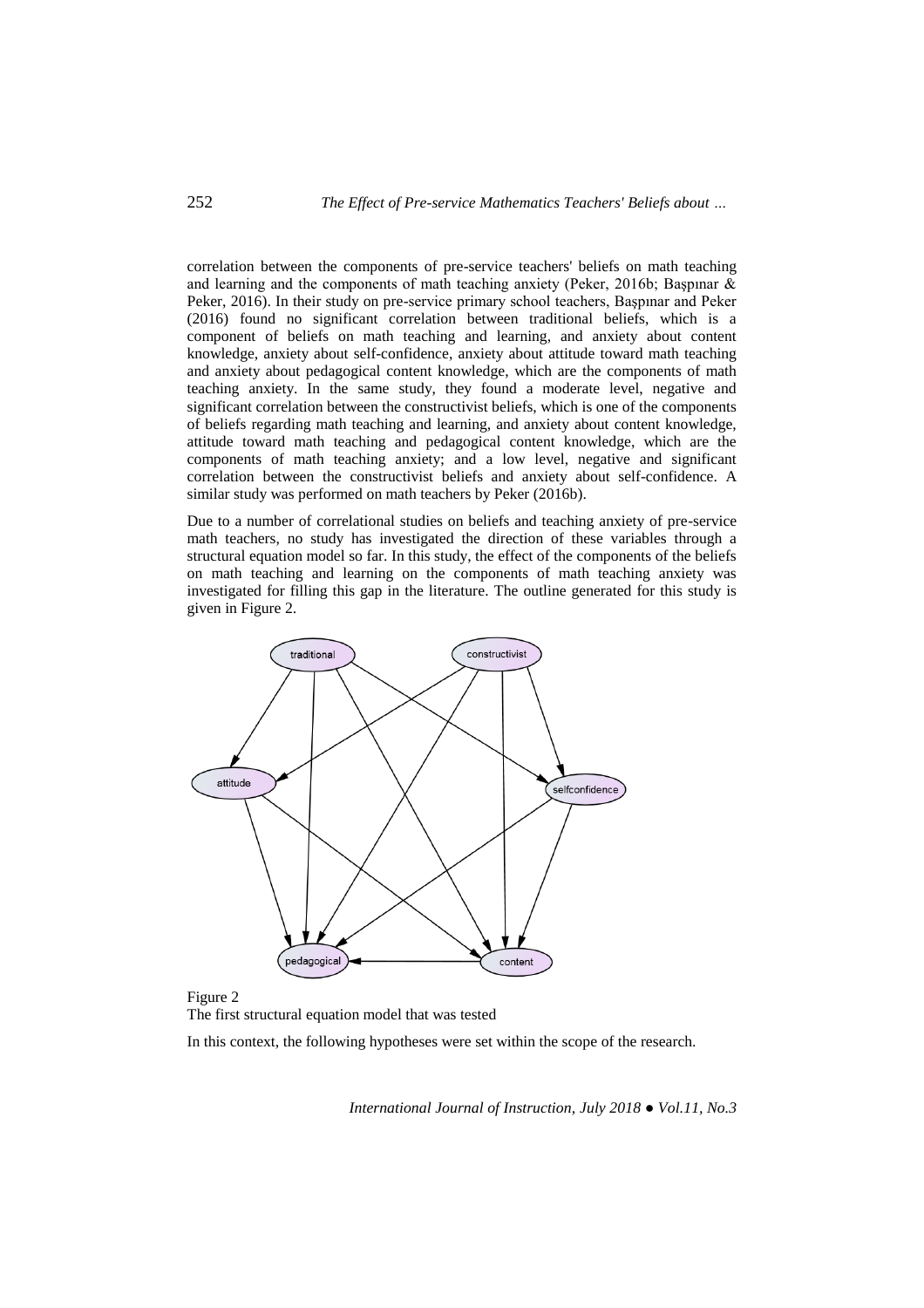1. The traditional beliefs of pre-service high school math teachers about math have an effect on the anxiety about pedagogical content knowledge regarding math teaching.

2. The constructivist beliefs of pre-service high school math teachers about math have an effect on the anxiety about pedagogical content knowledge regarding math teaching.

### **METHOD**

The study, which investigates the presence and the level of the effect of pre-service math teachers' beliefs (traditional, constructivist) on math teaching and learning on their math teaching anxiety (anxiety about content knowledge, self-confidence, attitude toward math teaching, pedagogical content knowledge), is performed using predictive correlational survey model. In predictive correlational studies, the correlations between two or more variables are investigated and one of the variables is predicted based on the other variable (Büyüköztürk, Çakmak, Karadeniz, & Demirel, 2011, p. 277). In studies where predictive correlational model used, the independent variable affecting the other variable is treated as a predictor one, while the affected and tried to be predicted one is treated as a predicted variable (Creeswell, 2005). In this context, pre-service math teachers' beliefs (traditional, constructivist) are treated as apredictor, math teaching anxiety (anxiety about content knowledge, self-confidence, attitude toward math teaching, pedagogical content knowledge) are treated as a predicted variable.

## **Participants**

The study group of the study comprises pre-service high school mathematics teachers who are registered to Pedagogical Formation Education Certificate Program in the Faculty of Education of a state university in Aegean region in Turkey. These participants attended pedagogical content classes such as special teaching methods, instructional technologies and material design in addition to certain pedagogical classes in the first term of pedagogical formation education. They also went to the state schools for teaching practice class while attending other education classes in the second term of pedagogical formation education. The study initially included a total of 248 pre-service high school math teachers, 154 of which were female and 94 of which were male.

The total number of items is 49 in the two scales. In the equation model studies, sample size should be 5-times more than the number of items, and a sample size less than 150 is not sufficient for a structural equation model analysis (Byrne, 2010; Kline, 2005; Şimşek, 2007; Anderson and Gerbing, 1988). In this context, the sample size proposed for the study is 245 (49x5). Therefore, the study group comprises 248 pre-service teachers for this study, and this meets the criteria that the participant number of the study group size is both the 5-times more than the number of items and more than 150 participants.

In multiple regression models, in order to see whether there are any extreme values that hamper meeting the normality assumptions, Mahalanobis Distance is measured (Çokluk, Şekercioğlu, & Büyüköztürk, 2010). In this context, Mahalanobis Distance was measured in order to determine the extreme values that distort the assumption of normality. Of the 248 pre-service teachers participating in the survey, the responses of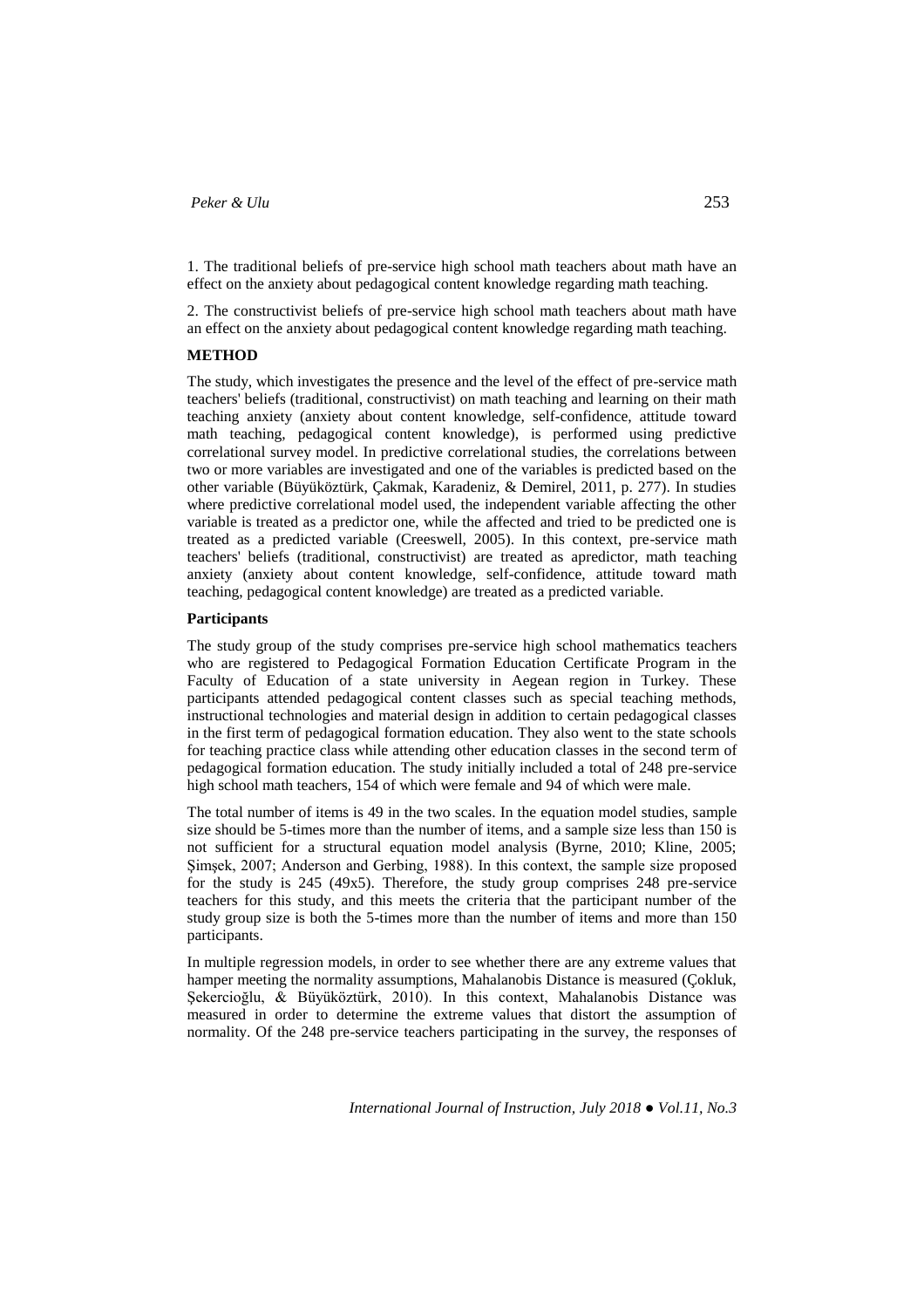the 19 had extreme values and these pre-service teachers were excluded from the study. With the exclusion of 19 pre-service teachers with extreme values from the study, the study group of the study comprised 229 pre-service teachers, 145 (63.3%) of which were female and 84 (36.7%) of which were male.

#### **Instruments**

For data collection, two different scales were conducted on the pre-service mathematics teachers in the study group. The first one of the scales is the Mathematics Teaching Anxiety Scale (Peker, 2006). The objective of this scale is to determine the anxiety of pre-service mathematics teachers towards mathematics teaching. Mathematics Teaching Anxiety Scale is a 5-Likert type scale that comprises a total of 23 items with 4 subfactors. The sub-factors of the scale are anxiety about content knowledge that comprises 10 items, anxiety about self-confidence that comprises 6 items, anxiety about the attitude toward math teaching that comprises 4 items, and anxiety about pedagogical content knowledge that comprises 3 items. Şimşek (2007) suggests that factor structure should be revised when a scale is used in different study groups. Another pre-service high school math teachers were also included in the sampling group during the process of developing the original of the math teaching anxiety scale. Since the study group of is different, a confirmatory factor analysis was performed, and the factor structure of the scale was revised. At the end of the confirmatory factor analysis, it was observed that the scale retained its original structure of 23 items with four factors and has good fit ( $\chi^2$  /  $SD = 1.598$ , RMSEA = 0.048, TLI = 0.91, IFI = 0.95, GFI = 0.90). In the present study, the Cronbach Alpha coefficient for the reliability of the overall scale was found as 0.93, and the coefficients were 0.88 for the anxiety about content knowledge sub-factor, 0.86 for the anxiety about self-confidence sub-factor, 0.89 for the anxiety about attitude toward math teaching sub-factor, 0.85 for the anxiety about pedagogical content knowledge sub-factor.

The second scale is the Mathematics-Related Beliefs Scale developed by Kayan, Haser, and Işıksal-Bostan (2013). The objective of this scale is to explore the beliefs of preservice math teachers about mathematics teaching and learning. Mathematics-Related Beliefs Scale is a 5 Likert type scale which comprises 26 items and two sub-factors. The sub-factors of the scale are "Constructivist Beliefs" consisting of 20 items and "Traditional Beliefs" consisting of 6 items. The original form of beliefs about math was developed on pre-service math teachers. Due to the study group differences, a confirmatory factor analysis was also performed on this scale, and the results of this analysis revealed that the compatibility between the scale's original structure with two factors and the model is low. In order to increase the model compatibility, some modification indexes were analyzed. The items i1, i2, i5, i15, i20, i24, i25 and i26 were excluded from the scale because they belong to constructivist teacher beliefs factor that generates many errors and causes the greatest decrease in chi-square value when excluded from the scale. The errors between items i8-i9, i12-i13 and i21-i22 were set free. After the exclusion of items and combination of the errors, the scale generated good fit with its 11-item constructivist belief dimension and 6-item traditional belief dimension  $(\chi^2/SD=1.695, RMSEA=0.053, TLI=0.91, IFI=0.93, GFI=0.92).$  The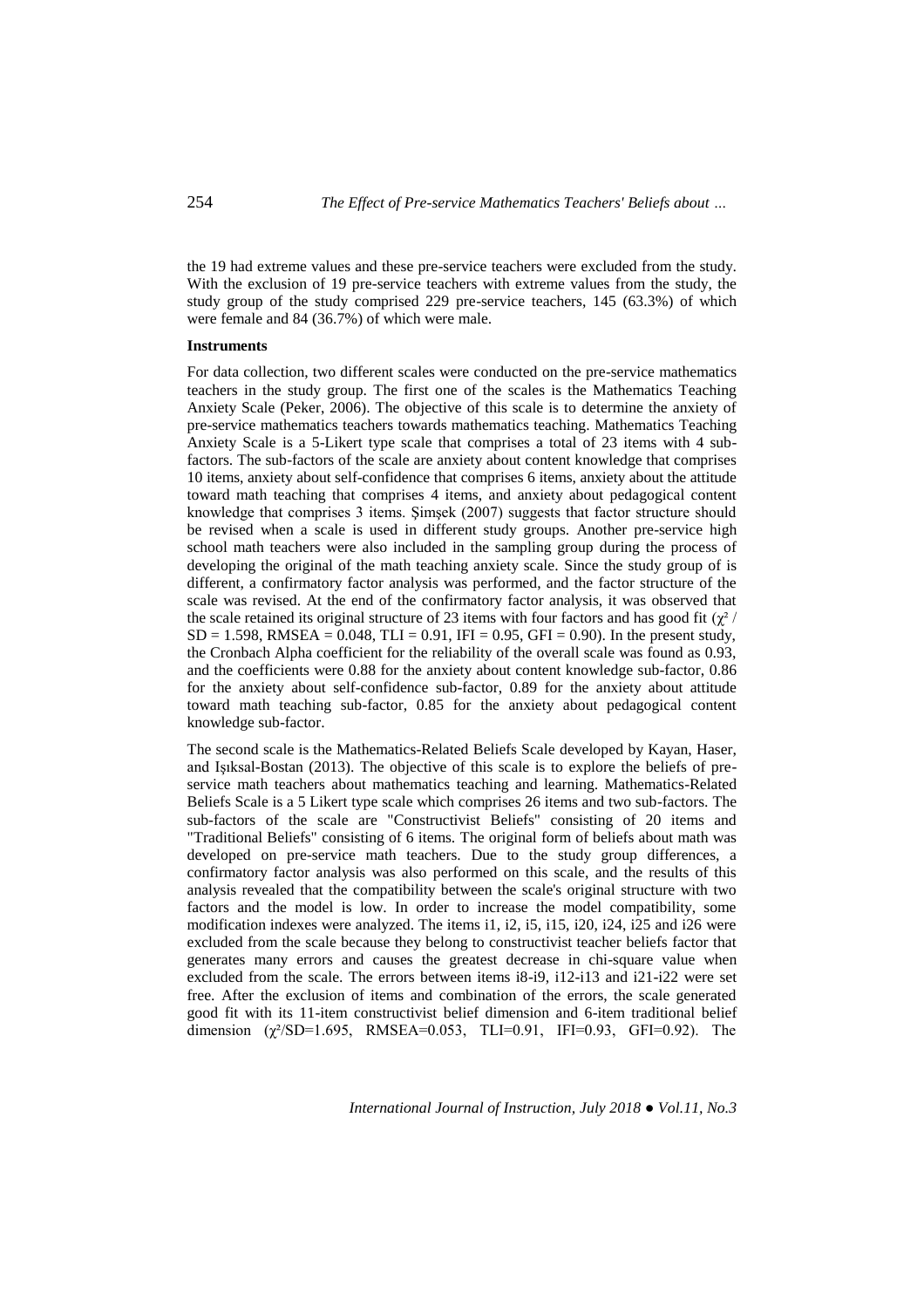Cronbach Alpha coefficient was calculated as 0.83 for the reliability of the overall scale, and these values were 0.85 for the constructivist beliefs sub-factor and 0.77 for traditional beliefs sub-factor.

#### **Data Collection and Data Analysis**

In the process of collecting the data, mathematics teaching anxiety scale and mathematics-related beliefs scale were applied to the pre-service high school math teachers who were sampled and registered in the pedagogical formation education certificate program. Pre-service teachers participated in the research filled in the scales given to them voluntarily. As mentioned above, pre-service teachers took some courses about the content and pedagogical content knowledge. They also went to teaching practice class at high schools.

Structural equation models have become increasingly prevalent in social sciences in recent years, and they have been used for the evaluation of the data in studies (Çetin and Fıkırkoca, 2010). For the compatibility of the model, the results were analyzed through "Chi-Square/ degrees of freedom  $(\chi^2/SD)$ , Root Mean Square Error of Approximation (RMSEA), Incremental Fit Index (IFI), Tucker-Lewis Index (TLI), Comparative Fit Index (CFI)" fit indexes as the frequently used ones (Byrne, 2010; Schermelleh-Engel, Moosbrugger and Müller, 2003; Şimşek, 2007). To test the statistical significance of the mediation, Sobel z-test was performed (Sobel, 1982).

## **FINDINGS**

In this study, we investigated the presence and the level of effect of pre-service mathematics teachers' beliefs (traditional, constructivist) on mathematics teaching and learning on mathematics teaching anxiety (anxiety about content knowledge, anxiety about self-confidence, anxiety about the attitude toward mathematics teaching, anxiety about pedagogical content knowledge). Firstly, we determined descriptive statistics and correlation values of the variables in this study. Table 1 shows these values.

|                                     | Traditional | Constructivist | Attitude  | Self-<br>confidence | Content               | Pedagogical           |  |
|-------------------------------------|-------------|----------------|-----------|---------------------|-----------------------|-----------------------|--|
| Traditional                         |             | $.343***$      | $-.112$   | $-.184***$          | $-.069$               | $-.176$               |  |
| Constructivist $.343$ <sup>**</sup> |             |                | $-.354$   | $-.326$             | $-.351$ <sup>**</sup> | $-.477$ <sup>**</sup> |  |
| Attitude                            | $-.112$     | $-.354**$      |           | $.656**$            | $.498**$              | $.526^{**}$           |  |
| Self<br>confidence                  | $-.184***$  | $-.326***$     | $.656***$ |                     | $.521***$             | $.468***$             |  |
| Content                             | $-.069$     | $-0.351$       | 498       | .521                |                       | $.508***$             |  |
| Pedagogical                         | $-.176$ **  | $-.477***$     | $.526***$ | $.468**$            | $.508**$              |                       |  |
| Mean                                | 22.55       | 47.26          | 6.80      | 12.74               | 22.55                 | 5.58                  |  |
| S.D                                 | 3.51        | 5.11           | 2.35      | 3.63                | 6.05                  | 1.97                  |  |
| N                                   | 229         | 229            | 229       | 229                 | 229                   | 229                   |  |
|                                     |             |                |           |                     |                       |                       |  |

Table 1

\*\* Level of significance is 0.01.

Büyüköztürk (2006) stated that the correlation between two variables is low if between 0-0.29, moderate if between 0.30-0.69, and high if between 0.70-1.00. In this context, as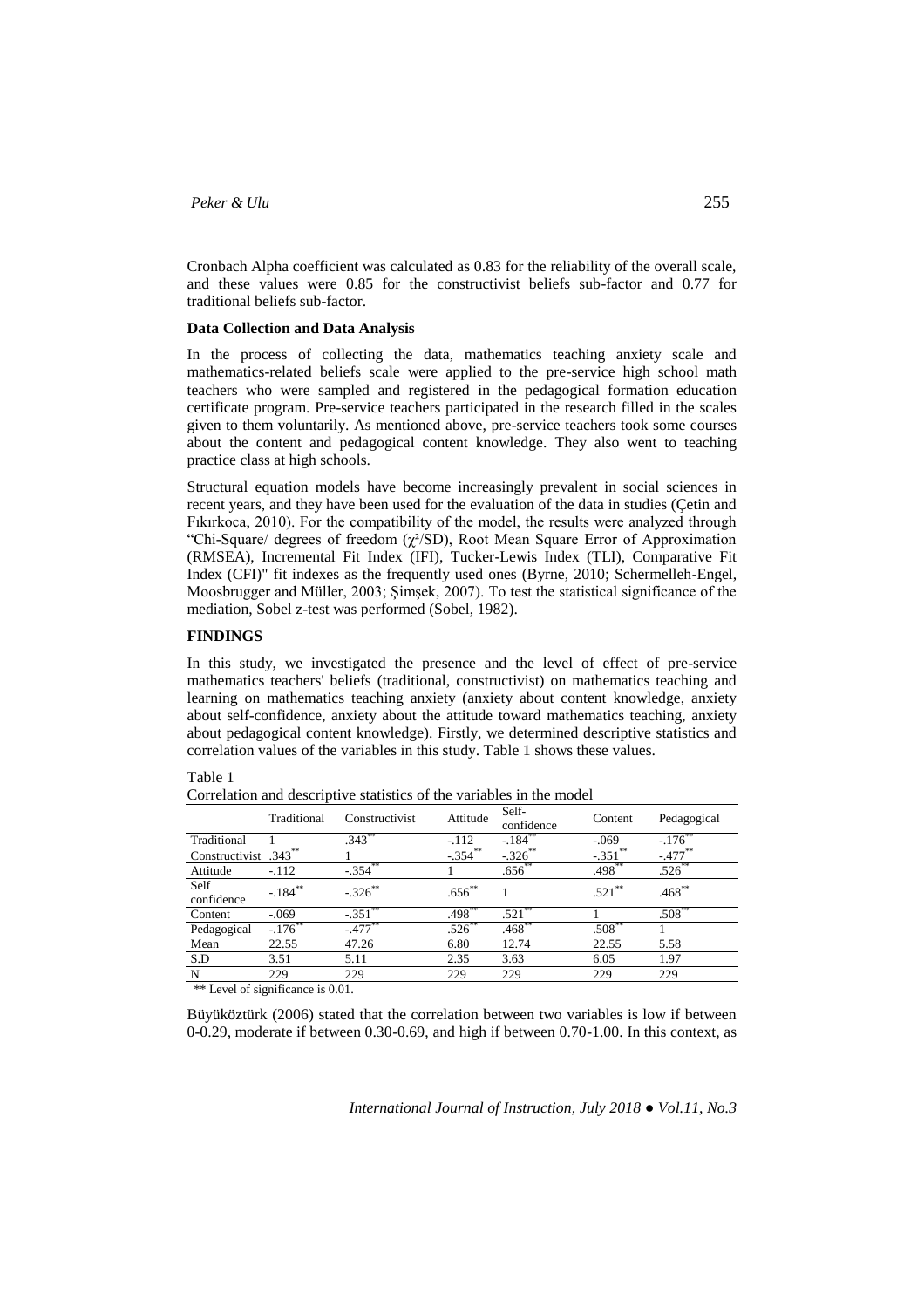can be seen in Table 1, the correlation is low between the traditional beliefs of preservice teachers and the sub-factors of math teaching anxiety, while the correlation is moderate between the constructivist beliefs of pre-service teachers and the sub-factors of math teaching anxiety.

The hypothesis model of the study presented in Figure 1 was tested but the traditional beliefs of the pre-service teachers did not affect the sub-factors of the teaching anxiety. In this context, the first hypothesis which was set as "The traditional beliefs of preservice high school math teachers about math have an effect on the anxiety about pedagogical content knowledge regarding math teaching" was rejected. Therefore, this factor was excluded from the model.

The second hypothesis of the research which was set as "The constructivist beliefs of pre-service high school math teachers about math have an effect on the anxiety about pedagogical content knowledge regarding math teaching" was tested. The anxiety about self-confidence regarding math teaching did not affect the anxiety about pedagogical content knowledge, and the anxiety about attitudes toward math teaching did not affect the anxiety about math content knowledge, and thus the paths defined between these variables were excluded from the model. Following these steps, the final model was constructed, and the fit index values regarding the model were given in Table 2.

Fit indexes criteria values and fit index values regarding the model

| Fit indexes          | Good Fit                             | Acceptable Fit                  | Values from Model 1 |
|----------------------|--------------------------------------|---------------------------------|---------------------|
| $\chi^2/\mathrm{sd}$ | $0 \leq \gamma^2/\mathrm{df} \leq 2$ | $2 < \gamma^2/\text{sd} \leq 5$ | 2.29                |
| <b>RMSEA</b>         | $0 \leq$ RMSEA $\leq .05$            | $.05 <$ RMSEA $< .08$           | .04                 |
| <b>IFI</b>           | $0.95 \leq IFI \leq 1.00$            | $0.90 \leq IFI \leq 0.95$       | .90                 |
| TLI                  | $0.95 \leq TLI \leq 1.00$            | $0.90 \leq TLI \leq 0.95$       | .92                 |
| <b>CFI</b>           | $0.95 \leq CFI \leq 1.00$            | $0.90 \leq CFI \leq 0.95$       | .92                 |
| <b>GFI</b>           | $0.95 \leq GFI \leq 1.00$            | $0.90 \leq GFI \leq 0.95$       | .91                 |

In Table 2, it can be seen that fit values regarding the model are acceptable  $(\chi^2/\text{SD}=2.29)$ ; RMSEA=0.04; IFI=0.90; TLI=0.92; CFI=0.92; GFI=.91) (Byrne, 2010; Schermelleh-Engel, Moosbrugger and Müller, 2003; Şimşek, 2007). Total effects, direct and indirect effects regarding the dependent and independent variables in the model were shown in Table 3.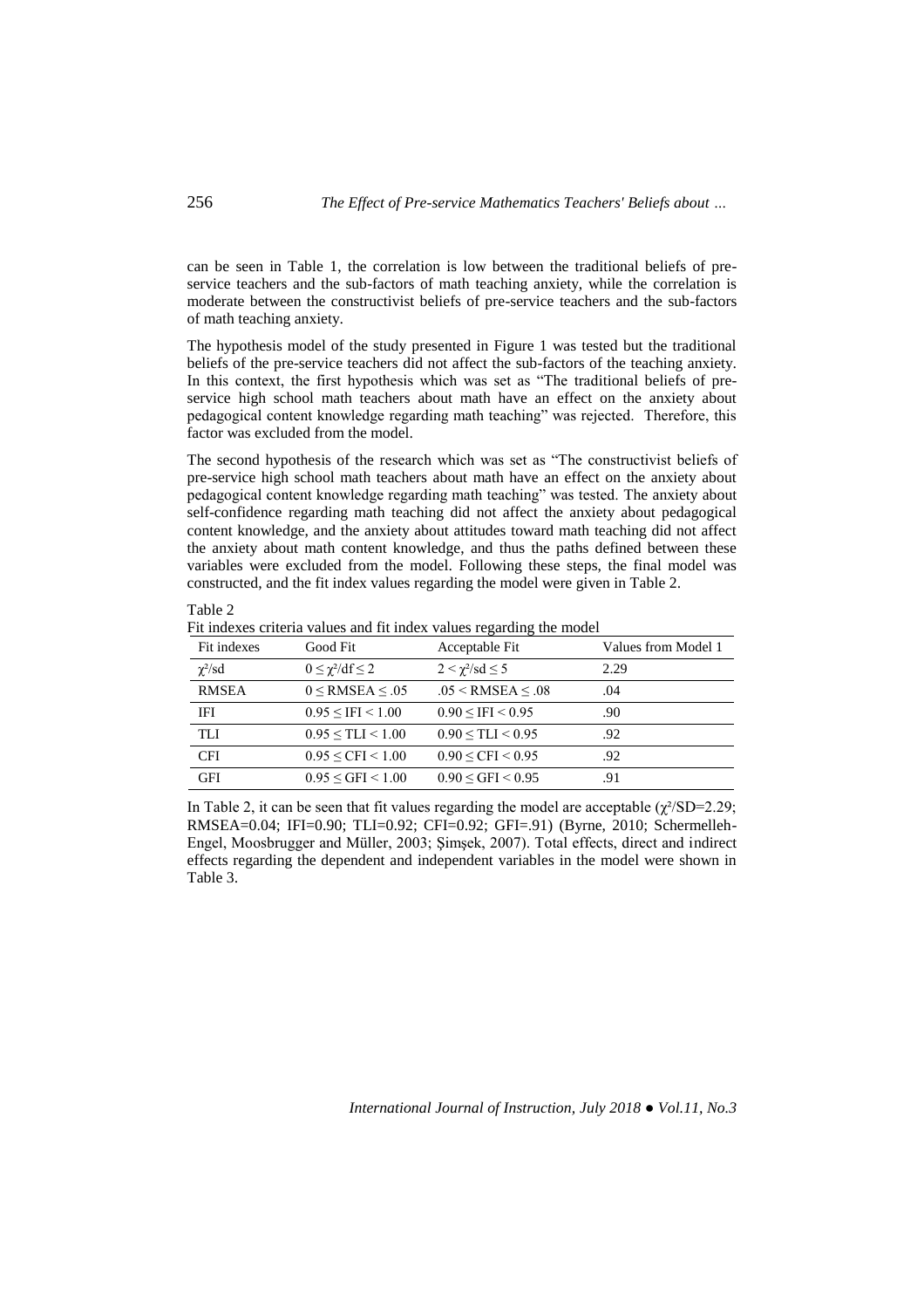| anie |  |
|------|--|
|      |  |

Effects of the dependent and independent variables in the final model

| Independent     | Dependent       | Total   | Direct  | Indirect | Standard | C.R.     |
|-----------------|-----------------|---------|---------|----------|----------|----------|
| variable        | variable        | effect  | effect  | effect   | error    |          |
| Constructivist  | Self-confidence | $-.453$ | $-.453$ | -        | .143     | $-4.635$ |
| Constructivist  | Content         | $-.503$ | $-.220$ | $-.283$  | .096     | $-3.126$ |
| Constructivist  | Attitude        | $-.493$ | $-.493$ | ۳        | .117     | $-5.020$ |
| Constructivist  | Pedagogical     | $-.674$ | $-335$  | $-.339$  | .101     | $-3.684$ |
| Self-confidence | Content         | .625    | .625    |          | .082     | 6.956    |
| Self-confidence | Pedagogical     | .304    |         | .304     |          |          |
| Attitude        | Pedagogical     | .346    | .346    |          | .067     | 4.859    |
| Content         | Pedagogical     | .335    | .335    | -        | .060     | 4.515    |
|                 |                 |         |         |          |          |          |

\*\*Level of significance is 0.01.

In Table 3, it can be seen that the constructivist beliefs of pre-service teachers negatively and directly affect the anxiety about self-confidence regarding math teaching  $(\beta = -1.453)$ , C.R.=-4.635, p<.01), anxiety about the attitude toward math teaching ( $\beta$ =-.493, C.R.=- $5,020, p<01$ ). It was also found that constructivist beliefs of pre-service teachers affect anxiety about content knowledge regarding math teaching  $(\beta = 503)$ , and this effect is direct (β=-220, C.R.=3.126, p<.01), and negative via the anxiety about self-confidence regarding math teaching (β=-.283). Sobel z-test was conducted to examine whether the mediating effect of the anxiety related to self-confidence had an effect on the effect of the constructivist views of pre-service math teachers on content knowledge, and the results of this test were found to be significant (Sobel  $Z=-2.923$ ; p<.01). The constructivist beliefs of pre-service teachers also affect anxiety about pedagogical content knowledge regarding math teaching (β=-674), and this effect is both direct (β=-335, C.R.=3.684, p<.01) and negative through the anxiety about attitudes toward math teaching (β=-.339). In order to investigate whether the mediator effect of the anxiety about attitudes toward math teaching for the effect of pre-service teachers' constructivist beliefs on anxiety about math content knowledge is significant, Sobel Z test was performed, and the result was significant (Sobel  $Z=-3.780$ ; p $<01$ ). It was found that anxiety about self-confidence regarding math teaching directly affects the anxiety about math content knowledge ( $\beta$ =.625, C.R.=6.956, p<.01), and affect the anxiety about pedagogical content knowledge regarding math teaching via the anxiety about math content knowledge ( $\beta$ =.304). In order to determine whether the mediator effect of the anxiety about math content knowledge for the effect of anxiety about self-esteem regarding math teaching on anxiety about content education knowledge is significant, Sobel Z test was performed, and it was found that the result was significant (Sobel Z=-4.448; p<.01). In the study, it was found that anxiety about attitudes toward math teaching directly affects the anxiety about pedagogical content knowledge  $(\beta = 346, \beta)$ C.R.=4.859, p<.01) and anxiety about math content knowledge directly affect anxiety about pedagogical content knowledge ( $\beta$ =.335, C.R.=4.515, p<.01). Variance rates in the final model show that constructivist beliefs represent 21% of the variance in anxiety about self-confidence regarding math teaching and 24% of the variance in anxiety about attitudes toward math teaching. It was found that the pre-service teachers' constructivist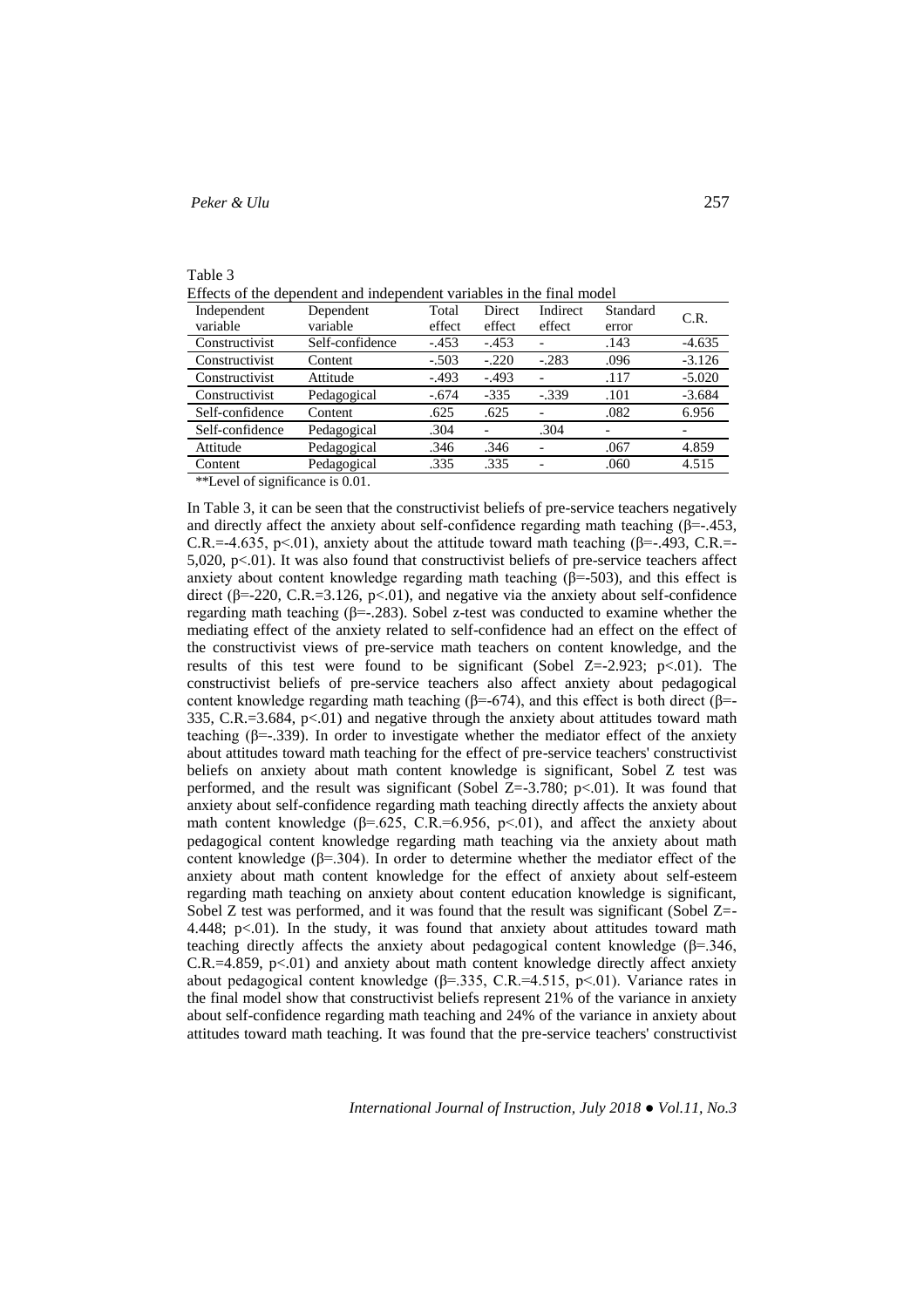beliefs and anxiety about self-confidence regarding math teaching represent 56% of the variance in anxiety about math content knowledge; and the pre-service teachers' constructivist beliefs, anxiety about self-confidence regarding math teaching, anxiety about attitudes toward math teaching, and anxiety about math content knowledge represent 63% of the variance in anxiety about pedagogical content knowledge. The final model was shown in Figure 2.



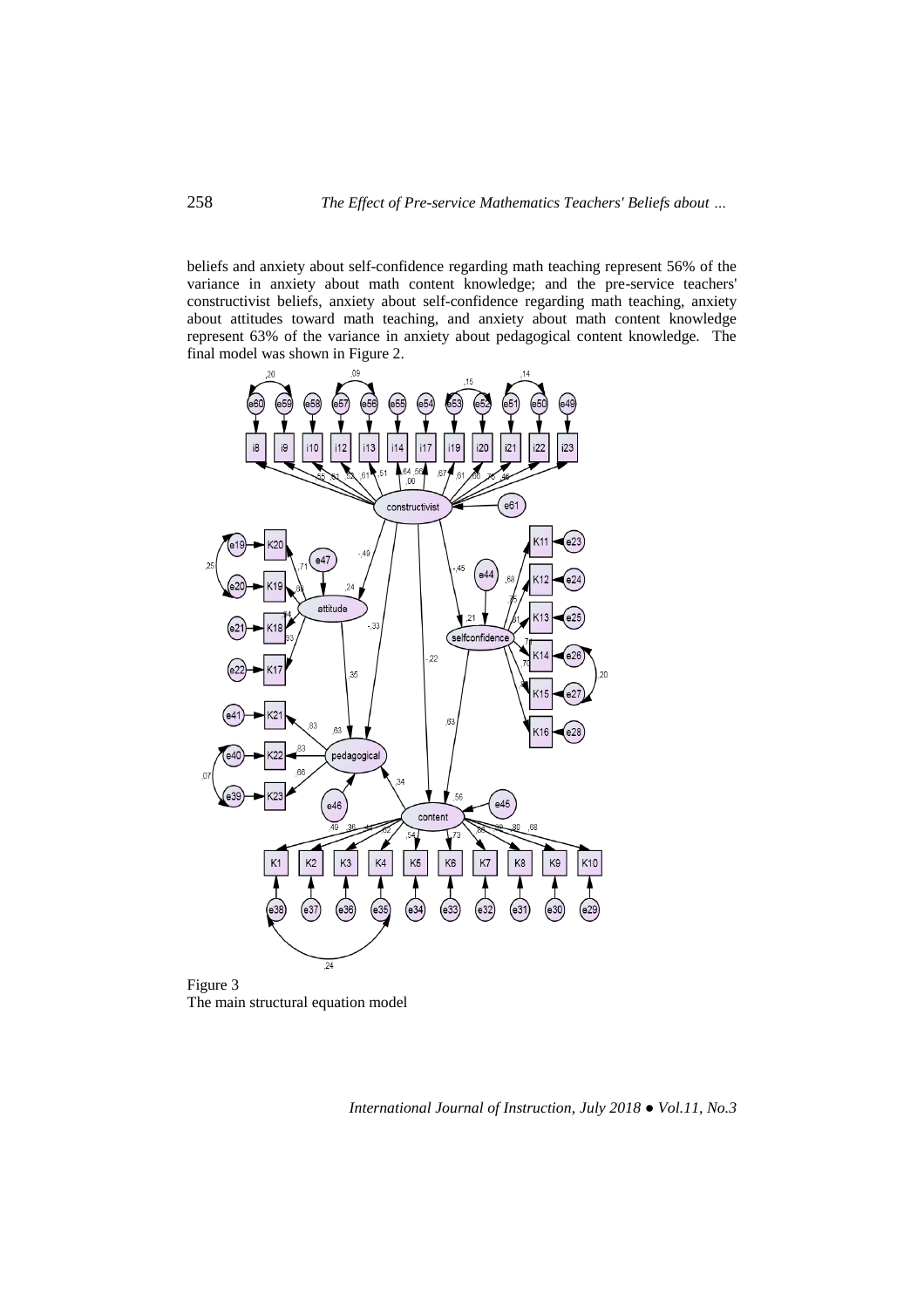In this context, it was seen that the constructivist beliefs of pre-service high school math teachers about math have an effect on the anxiety about pedagogical content knowledge regarding math teaching and the second hypothesis of the research was accepted.

### **DISCUSSION AND CONCLUSION**

In the literature, there is a limited number of studies on the correlation between the components of pre-service teachers' beliefs on math teaching and learning and the components of math teaching anxiety (Peker, 2016b; Başpınar and Peker, 2016). However, whether the components of the beliefs on math teaching and learning have an effect on the components of the anxiety about math teaching or vice versa has not been clearly explained. In this study, the presence and the level of effect of pre-service mathematics teachers' beliefs (traditional, constructivist) on mathematics teaching and learning on mathematics teaching anxiety (anxiety about content knowledge, anxiety about self-confidence, anxiety about the attitude toward mathematics teaching, anxiety about pedagogical content knowledge) were investigated. The results of the present study have yielded five conclusions.

The first conclusion is that traditional beliefs do not affect anxiety about content knowledge, self-confidence, attitudes and pedagogical content knowledge. These results are similar to the results of the study by Başpınar and Peker (2016). In their study on pre-service primary school teachers, Başpınar and Peker (2016) found no significant correlation between traditional beliefs and anxiety about self-confidence, attitude, and pedagogical content knowledge. However, the results of the present study are partially similar to the results of the study by Peker (2016b). Peker (2016b) has found no significant correlation between traditional beliefs and teaching anxiety about content knowledge and attitude, whereas there was a low level, negative, a significant correlation between traditional beliefs and teaching anxiety about self-confidence and pedagogical content knowledge. Moreover, Peker (2009a/2009b) has revealed whether the traditional teaching environments have an effect on the math teaching anxiety of preservice teachers; and the results of the study are similar to the results of the present study.

The second conclusion is that constructivist beliefs moderately and negatively affect the teaching anxiety about attitudes, and they represent 24% of the change in teaching anxiety about attitudes. In the studies by Başpınar and Peker (2016) and Peker (2016b), a negative, moderately significant correlation was detected between constructivist beliefs and anxiety about the attitude toward math teaching, and the results of these studies support the results of the present study.

The third conclusion of the study is that constructivist beliefs negatively moderately affect the teaching anxiety about self-confidence and represents 21% of the variance in teaching anxiety about self-confidence. These results are similar to the results of the study by Peker (2016b). Peker found a negative, moderately significant correlation between constructivist beliefs and anxiety about self-confidence. However, the results of the present study are different from the results of the study by Başpınar and Peker (2016). In their study on pre-service primary school teachers, Başpınar and Peker (2016)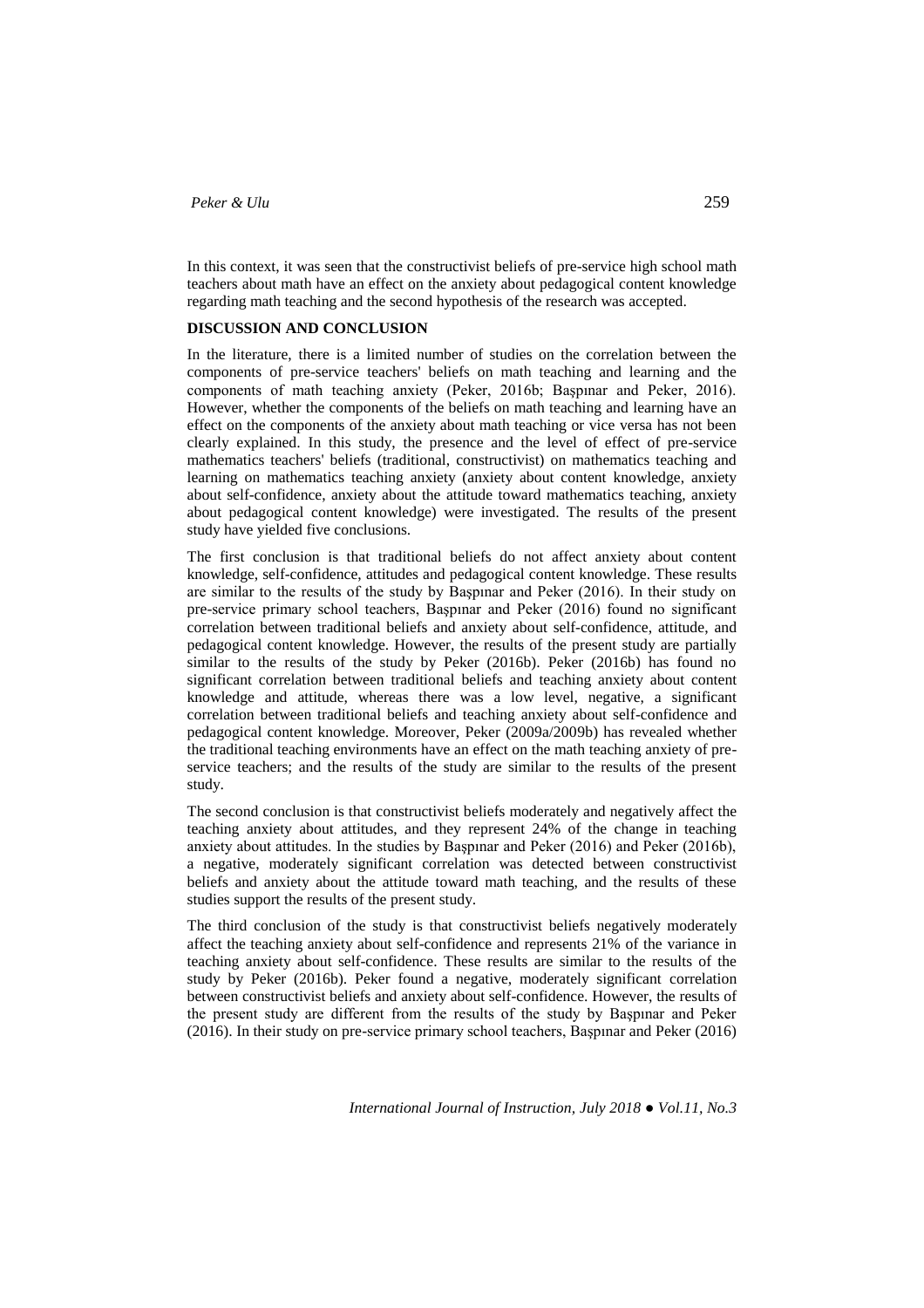found a negative correlation with the low level of significance between constructivist beliefs and anxiety about self-confidence.

The fourth conclusion of the study showed that constructivist beliefs affect anxiety about content knowledge directly and also via the anxiety about self-confidence, the direct effect was negatively low, and although the mediation effect of the anxiety about selfconfidence was low, total effect level was found to be intermediate. It was found that anxiety about self-confidence directly moderately affects anxiety about content knowledge. The direct and indirect effects of constructivist beliefs, direct effects of attitudes, indirect effects of self-confidence, direct effects of content knowledge represent 63% of the variance in anxiety about pedagogical content knowledge. In the studies by Başpınar and Peker (2016) and Peker (2016b), a negative, moderately significant correlation was detected between constructivist beliefs and anxiety about the attitude toward math teaching, and the results of this study support the results of the present study.

The fifth conclusion of the study demonstrated that constructivist beliefs significantly affect anxiety about pedagogical content knowledge both directly and via anxiety about attitudes, the direct effect is negative and moderate, and although the mediator effects of the anxiety about attitudes are moderate, the overall effect is close to high level. It was found that anxiety about attitudes directly moderately affects anxiety about pedagogical content knowledge. It was also observed that anxiety about self-confidence is significantly moderately affected via anxiety about pedagogical content knowledge. The anxiety about content knowledge directly moderately affects pedagogical content knowledge. The direct and indirect effects of constructivist beliefs, direct effects of attitudes, indirect effects of self-confidence, direct effects of content knowledge represent 63% of the variance in anxiety about pedagogical content knowledge. In their study, Yazıcı, Peker, Ertekin and Dilmaç (2011) found that pre-service teachers' constructivist values are the predictors of math teaching anxiety, and in other related studies, Başpınar and Peker (2016) and Peker (2016b) found a negative, moderately significant correlation between constructivist beliefs and anxiety about pedagogical content knowledge, and the results of these studies partially corroborate with the results of the present study.

To conclude, the traditional beliefs, one of the belief types toward math teaching and learning, have no effect on the anxiety of pre-service math teachers toward math teaching. However, the constructivist beliefs seem to have an effect on the anxiety of pre-service math teachers toward math teaching. In addition to the previous correlational studies, this study explored the direction and level of the relationship between the beliefs and teaching anxiety. Thus, raising pre-service teachers as the beholders of constructivist beliefs is of importance in the education process of math teachers. The absence of another study that investigates whether the components of beliefs on math teaching and learning have an effect on the components of anxiety about math teaching or vice versa among pre-service teachers reveals the importance of the results of the present study.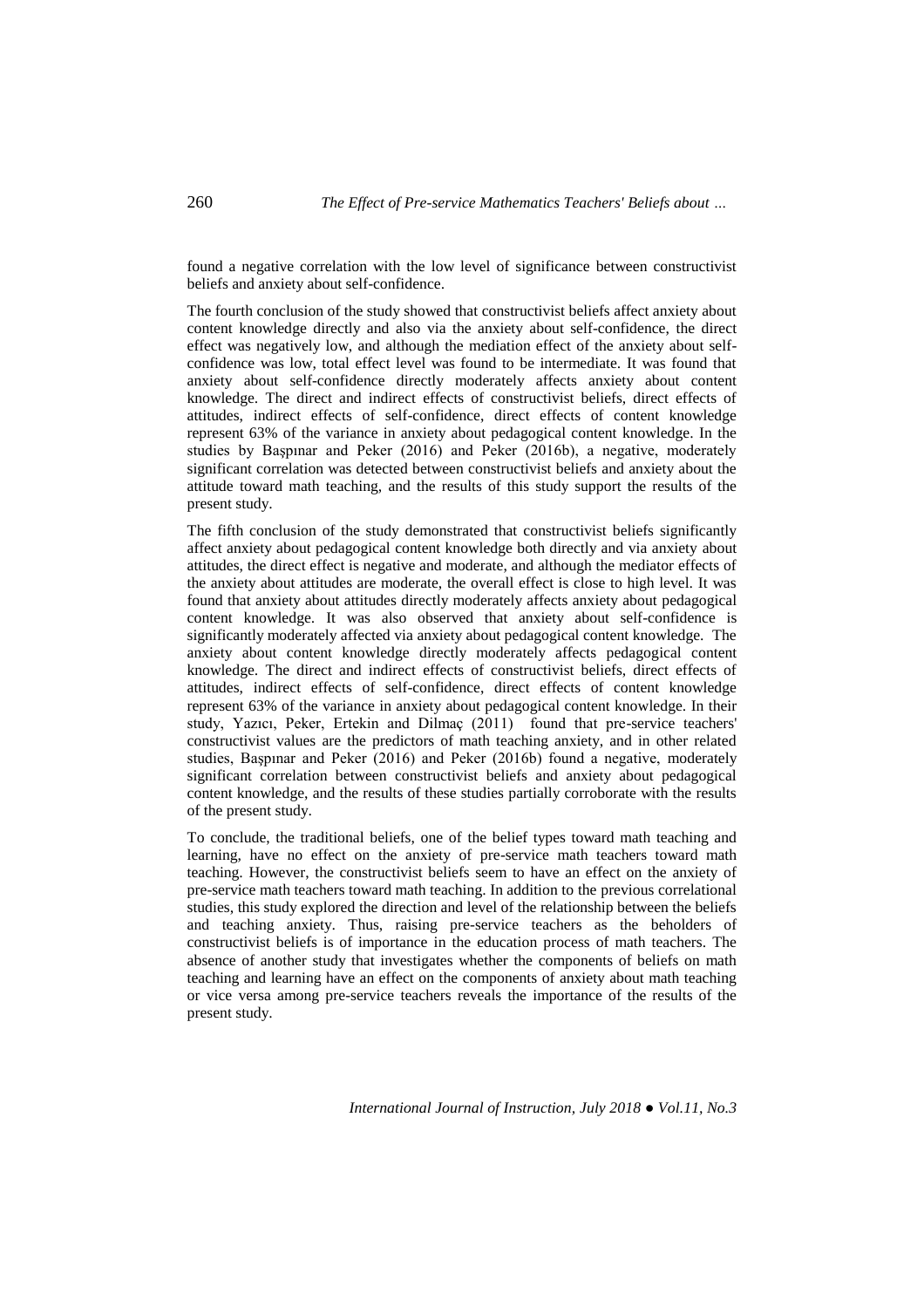### **Limitation and further study**

The results of this study are limited to the data of the pre-service math teachers in the study group. However, pre-service primary school teachers, pre-service elementary math teachers, pre-service high school math teachers are the teachers who will teach math in the future. Thus, in the next studies, a similar study can be conducted using a larger sample group that includes pre-service primary school teachers, pre-service elementary math teachers and pre-service high school math teachers. The results of the future potential studies can be compared with the results of the present study.

Considering these limitations, similar studies can be performed with pre-service teachers in different countries, and the results can be compared with the results of the present study.

#### **REFERENCES**

Akinsola, M.K. & Olowojaiye, F.B. (2008). Teacher instructional methods and student attitudes towards mathematics. *International Electronic Journal of Mathematics Education, 3*(1), 60-73.

Anderson, J.C. & Gerbing D.W. (1988). Structural equation modeling in practice: A review and recommended two - step approach. *Psychological Bulletin, 103*, 411-423.

Aypay, A. (2014). Epistemolojik inançlar ölçeğinin Türkiye uyarlaması ve öğretmen adaylarının epistemolojik inançlarının incelenmesi. *Eskişehir Osmangazi Üniversitesi Sosyal Bilimler Dergisi, 12*(1), 1-15.

Başpınar, K. & Peker, M. (2016). The relationship between pre-service primary school teachers' mathematics teaching anxiety and their beliefs about teaching and learning mathematics. *Kuramsal Eğitimbilim Dergisi [Journal of Theoretical Educational Science], 9*(1), 1-14.

Büyüköztürk, Ş*.* (2006). *Verianalizi el kitabı*. Ankara: Pegem A Yayıncılık.

Büyüköztürk, Ş., Kılıç Çakmak E., Akgün, Ö. E., Karadeniz, Ş. & Demirel, F. (2011). *Bilimsel araştırma yöntemleri* (10. bs.). Ankara: Pegem A Yayıncılık.

Byrne, B. M. (2010). *Structural equation modeling with AMOS*, (2nd ed.). New York: Routledge.

Creswell, J. W. (2005). Educational research: Planning, conducting, and evaluating quantitative and qualitative research. Upper Saddle River, NJ: Merrill/Prentice Hall.

Çetin, F. & Fıkırkoca, A. (2010). Can the extra role positive behaviors be predicted by personal and attitudinal factors?. *Ankara University Journal of Faculty of Political Science, 65*(4), 41-66.

Çokluk, Ö., Şekercioğlu, G. & Büyüköztürk, Ş. (2010). *Sosyal bilimler için çok değişkenli istatistik*. Ankara: Pegem Akademi.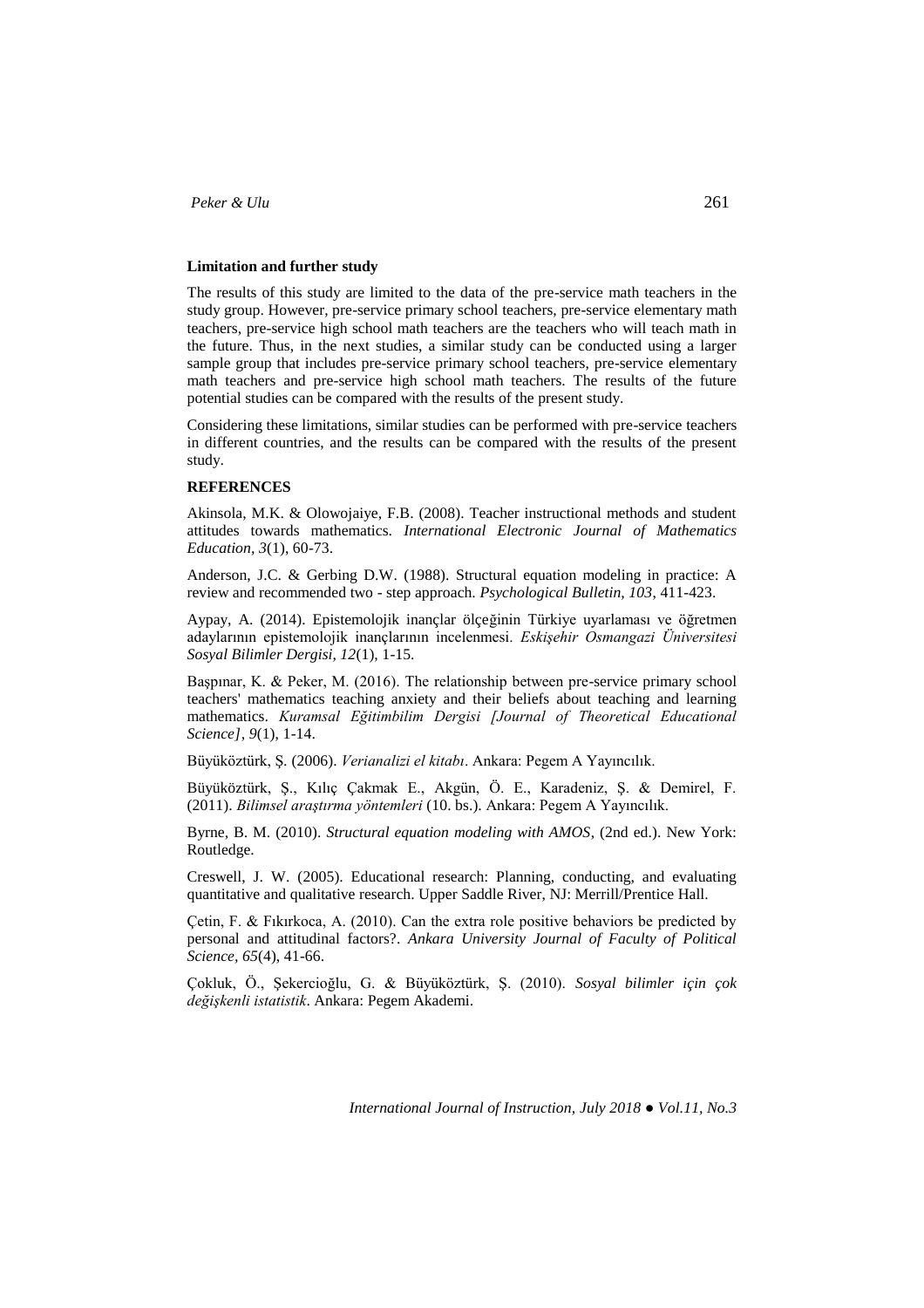Ernest, P. (1989). *The impact of beliefs on the teaching of mathematics*. Paper prepared for ICME VI, Budapest, Hungary.

Ertekin, E. (2010). Correlations between the mathematics teaching anxieties of preservice primary education mathematics teachers and their beliefs about mathematics. *Educational Research and Reviews, 5*(8), 446-454.

Ertekin, E., Dilmaç, B., Yazıcı, E. & Peker, M. (2010). The relationship between epistemological beliefs and teaching anxiety in mathematics. *Educational Research and Reviews, 5*(10), 631-636.

Fang, Z. 1996. A review of research on teacher beliefs and practices. *Educational Research, 38*(1), 47-65.

Gardner L., & Leak G. (1994). Characteristics and correlates of teaching anxiety among college psychology teachers. *Teaching of Psychology, 21*(1), 28-32.

Greene, M. W., & Zimmerman, S. O. (2000). *The effects of fifth dimension on preservice teachers beliefs*. Paper presented at the Society for Information Technology ve Teacher Education International Conference (San Diego, California).

Hacıömeroğlu, G. (2013). Mathematics anxiety and mathema¬tics beliefs: What is the relationship in elementary pre-service teachers? *IUMPST, 5*, 1-9. Retrieved from http://www.k-12prep. math.ttu.edu/journal/attributes/ haciomeroglu02/article.pdf

Hart, L. (2004). Beliefs and perspectives of first year alternative preparation elementary teachers in urban classrooms. *School Science and Mathematics, 104*(2), 79-88.

Howard, P., Perry, B., & Lindsay, M. (1997). Secondary mathematics teachers' beliefs about the learning and teaching of mathematics. In *People in mathematics education. Proceedings of the 20th Annual Conference of the Mathematics Education Research Group of Australasia* (pp. 231-238).

Kayan, R., Haser, Ç. & Işıksal Bostan, M. (2013). Matematik öğretmen adaylarının matematiğin doğası, öğretimi ve öğrenimi hakkındaki inanışları. *Eğitim ve Bilim, 38*(167), 179-195.

Kline R.B. (2005). *Principles and practice of structural equation modeling*. New York: Guilford Pressp. 154-186.

Lindgren, S. (1996). Thompson's levels and views about mathematics. An analysis of Finnish preservice teachers' beliefs. *Zentralblatt für Didaktik der Mathematik, 28*, 113– 117.

Maio, G.R., & Haddock, G. (2015). *The psychology of attitudes and attitude change*  (2nd Edition). London: SAGE Publications Ltd.

McCombs, B. L. (2001). What do we know about learners and learning? Learnercentered framework: Bringing the educational system into balance. *Educational Horizons, 79*(4), 182- 193.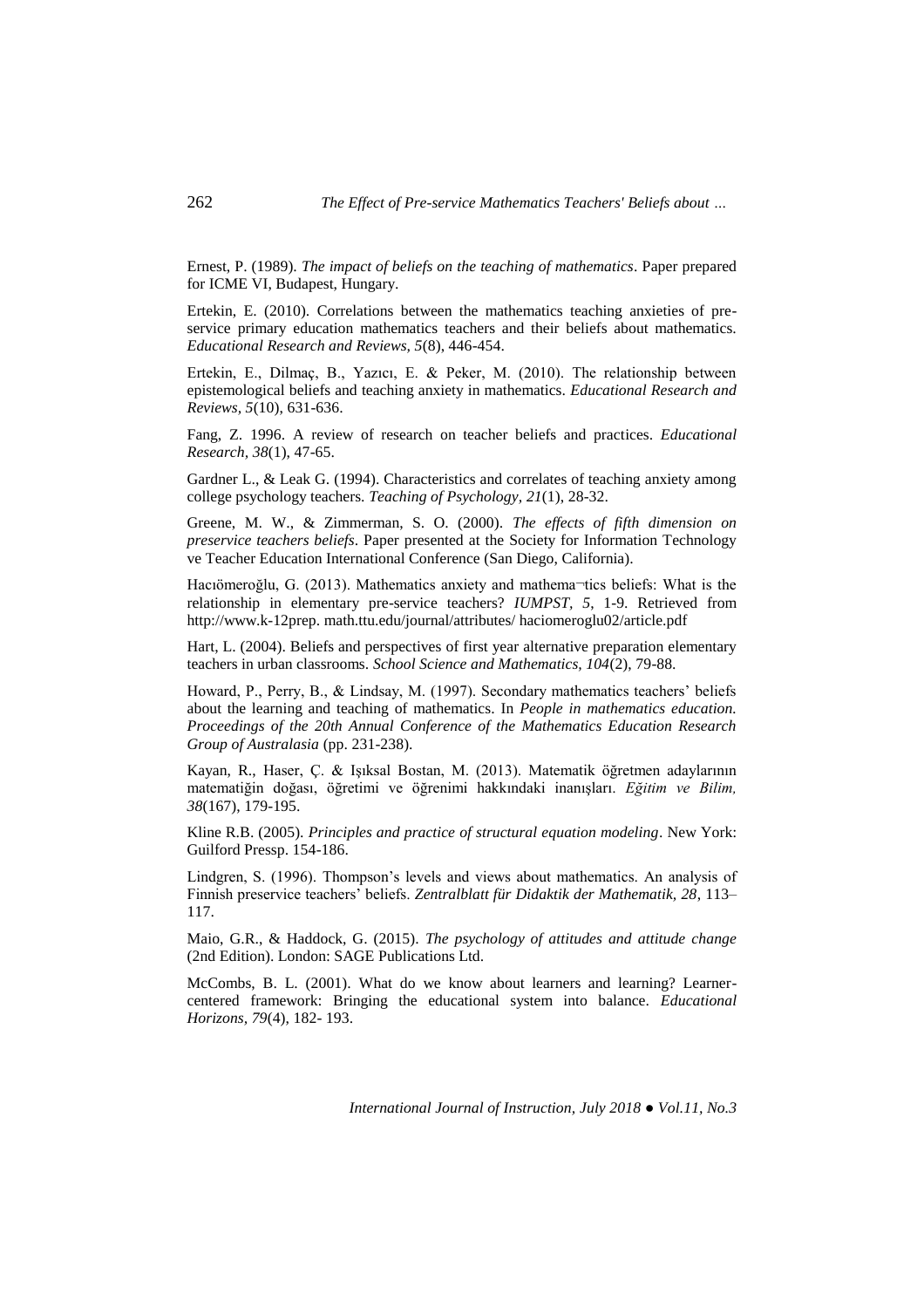Oğuz, A. (2011, Eylül). *Öğretmen adaylarının demokratik değerleri ile öğretme ve öğrenme anlayışlarının incelenmesi*. XX. Ulusal Eğitim Bilimleri Kurultayı, Mehmet Akif Ersoy Üniversitesi Eğitim Fakültesi, Burdur.

Ostrom, T. M. (1969). The relationship between the affective, behavioral, and cognitive components of attitude. *Journal of Experimental Social Psychology, 5*(1), 12-30.

Pajares, M. F. (1992). Teachers' beliefs and educational research: Cleaning up a messy construct. *Review of Educational Research, 62*(3), 307–332.

Parsons, J. S. (1973). Assessment of Anxiety About Teaching Using the Teaching Anxiety Scale: Manual and Research Report. ERIC Document Number: ED 079 330

Peker, M. (2006). Matematik öğretmeye yönelik kaygı ölçeğinin geliştirilmesi. *Eğitim Bilimleri ve Uygulama Dergisi, 9,* 73-92.

Peker, M. (2009a). The use of expanded microteaching for reducing pre-service teachers' teaching anxiety about mathematics. *Scientific Research and Essays, 4*(9), 872-880.

Peker, M. (2009b). The effects of an instruction using problem solving strategies in Mathematics on the teaching anxiety level of the pre-service primary school teachers. *The New Educational Review, 19*(3-4), 95-114.

Peker, M. (2015, October). *The relationship between mathematics teaching anxiety and self-efficacy beliefs toward mathematics teaching*. International Conference on Social Sciences and Education Research, Antalya-Turkey.

Peker, M. (2016a). Mathematics teaching anxiety and self-efficacy beliefs toward mathematics teaching: A path analysis. *Educational Research and Review, 11*(3), 97- 104.

Peker, M. (2016b, October). *Pre-Service mathematics teachers' mathematics teaching anxiety and their beliefs about teaching and learning mathematics*. International Human And Nature Sciences: Problems and Solution Seeking Congress, Sarajevo, Federation of Bosnia and Herzegovina.

Raymond, A. M. (1997). Inconsistency between a beginning elementary school teacher's mathematics beliefs and teaching practice. *Journal for Research in Mathematics Education, 28*, 550–577.

Schermelleh-Engel, K., Moosbrugger, H. & Muller, H. (2003). Evaluating the fit of structural equation models: Tests of significance and descriptive goodness-of-fit measures. *Methods of Psychological Research Online*, *8*(2), 23-74.

Stipek, D. J., Givvin, K. B., Salmon, J. M., & MacGyvers, V. L. (2001). Teacher's beliefs and practices related to mathematics instruction. *Teaching and Teacher Education, 17*, 213–226.